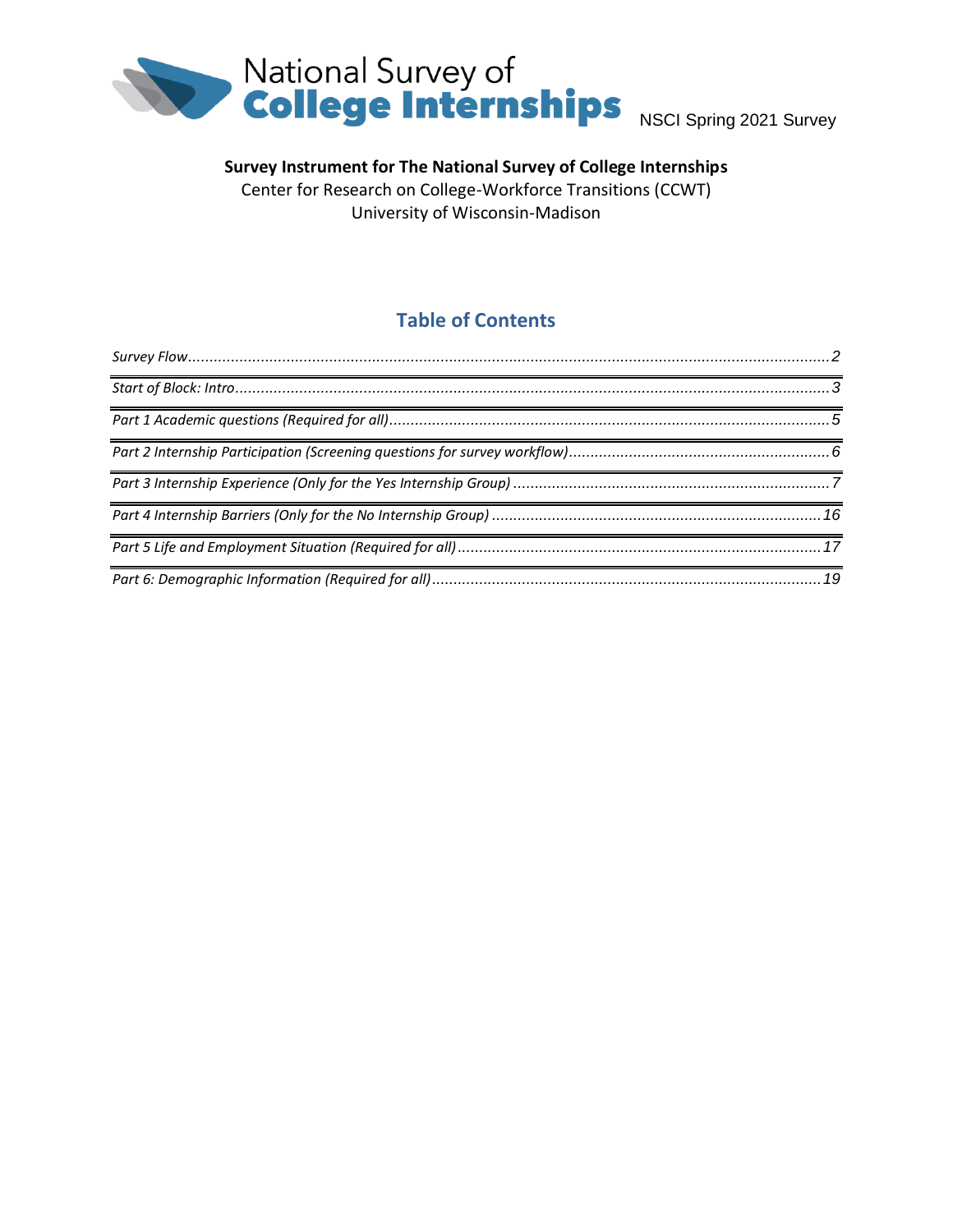#### <span id="page-1-0"></span>Survey Flow

A skip logic is embedded to direct students to questions based on students' internship participation.

- Part 1, 2, 5, and 6 are required for all students.
- Responses to Part 2 will lead students to different sections.
	- o Students with internship experience will answer questions about their internship experience (Part 3)
	- o Students without internship experience will answer questions about internship participation interest and barriers (Part 4)
- An embedded skip logic will allow students to answer questions regarding either an online or an in-person internship experience.

|        |   | <b>Show Block: Intro (3 Questions)</b>                                                                                                      | <b>Add Below</b> | <b>Move</b>    | <b>Duplicate</b> | <b>Delete</b> |                                 |               |
|--------|---|---------------------------------------------------------------------------------------------------------------------------------------------|------------------|----------------|------------------|---------------|---------------------------------|---------------|
|        |   | Show Block: Part 1 Academic questions (REQUIRED FOR ALL) (5 Questions)                                                                      | <b>Add Below</b> | <b>Move</b>    | <b>Duplicate</b> | <b>Delete</b> |                                 |               |
| $\Box$ |   | Show Block: Part 2: Internship Participation (3 Questions)                                                                                  | <b>Add Below</b> | <b>Move</b>    | <b>Duplicate</b> | <b>Delete</b> |                                 |               |
|        | ~ | <b>Then Branch If:</b><br>If In the past 12 months, have you participated in any internships? Yes Is Selected Edit Condition<br><b>Move</b> | <b>Duplicate</b> | <b>Options</b> | <b>Collapse</b>  | <b>Delete</b> |                                 |               |
|        |   | Show Block: Part 3 Internship Experience (Only for Yes Internship Group) (35 Questions)                                                     |                  |                | <b>Add Below</b> |               | <b>Duplicate</b><br><b>Move</b> | <b>Delete</b> |
| 曰      |   | $+$ Add a New Element Here                                                                                                                  |                  |                |                  |               |                                 |               |
|        | ~ | <b>Then Branch If:</b><br>If In the past 12 months, have you participated in any internships? No Is Selected Edit Condition<br><b>Move</b>  | <b>Duplicate</b> | <b>Options</b> | <b>Collapse</b>  | <b>Delete</b> |                                 |               |
|        |   | Show Block: Part 4: Internship Barrier Questions (Only for No internship Group) (3 Questions)                                               |                  |                | <b>Add Below</b> |               | <b>Move</b><br><b>Duplicate</b> | <b>Delete</b> |
|        |   | + Add a New Element Here                                                                                                                    |                  |                |                  |               |                                 |               |
|        |   | Show Block: Part 5 Life and Employment Situation (REQUIRED FOR ALL) (8 Questions)                                                           | <b>Add Below</b> | <b>Move</b>    | <b>Duplicate</b> | <b>Delete</b> |                                 |               |
|        |   | Show Block: Part 6: Demographic Information (REQUIRED FOR ALL) (10 Questions)                                                               | <b>Add Below</b> | <b>Move</b>    | <b>Duplicate</b> | <b>Delete</b> |                                 |               |
|        |   | <b>End of Survey</b><br><b>Delete</b><br>Move<br><b>Duplicate</b><br><b>Customize</b>                                                       |                  |                |                  |               |                                 |               |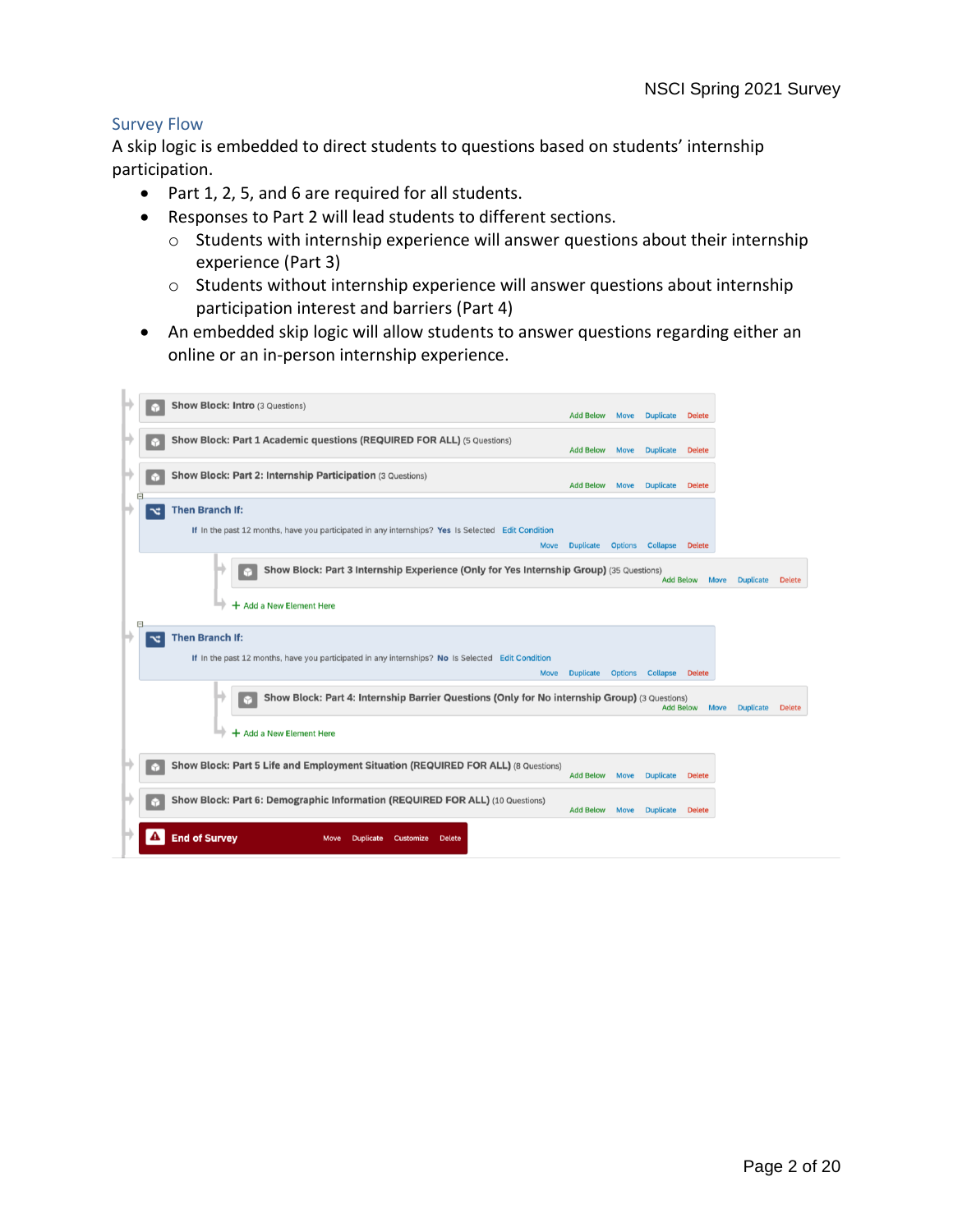#### <span id="page-2-0"></span>Start of Block: Intro

### **The National Survey of College Internships**

Thank you for participating in this study about the impacts of college internship experiences on student outcomes. You are being sent this survey because you are currently enrolled as a student at [University Name]. With your assistance, the study will result in a comprehensive account of the impacts of internship experiences on student outcomes, as well as the obstacles keeping students from pursuing an internship. So even if you have never had an internship, we are still interested in your opinions! The study will also provide insights into how colleges, universities, and employers can best structure their internship programs in the future. Before we begin the survey, please read the following information about the project and your participation.

#### **Background**

Researchers from the University of Wisconsin-Madison are conducting a study to investigate the impact of internship programs on college student outcomes. This survey will take about 10- 15 minutes to complete, and includes questions about your academic and personal background, any experiences you may have had with and without internships, and your approach to career decision-making.

#### **Risks and Benefits**

Your participation in this study is voluntary. There are no direct benefits for participation in this study. There is no penalty and you may end your participation at any time without penalty. By participating, however, you will provide valuable information that may contribute to the improvement of workforce education and training in the future. Participation in this study will in no way affect your grades or participation in any internship program. Also, while precautions will be taken to ensure your confidentiality, there is always a small risk that a participant's identity might be accidentally revealed, and that your answers to our questions might be attributed to you.

#### **How will my confidentiality be protected?**

To minimize these risks to your confidentiality, your responses will be stored in a secured office and on a secured computer network. Confidentiality will also be maintained by only reporting aggregated results from the survey in research reports and scholarly papers. Thus, data will be collected, stored, and disseminated in ways that ensure individual responses will remain confidential during the entire research process and thereafter. Only the research staff on our study (i.e., Principal Investigators and project assistants) and our collaborators at your college will have access to the raw data. Your college or university will receive your survey response, however, they will be de-identified prior to sharing.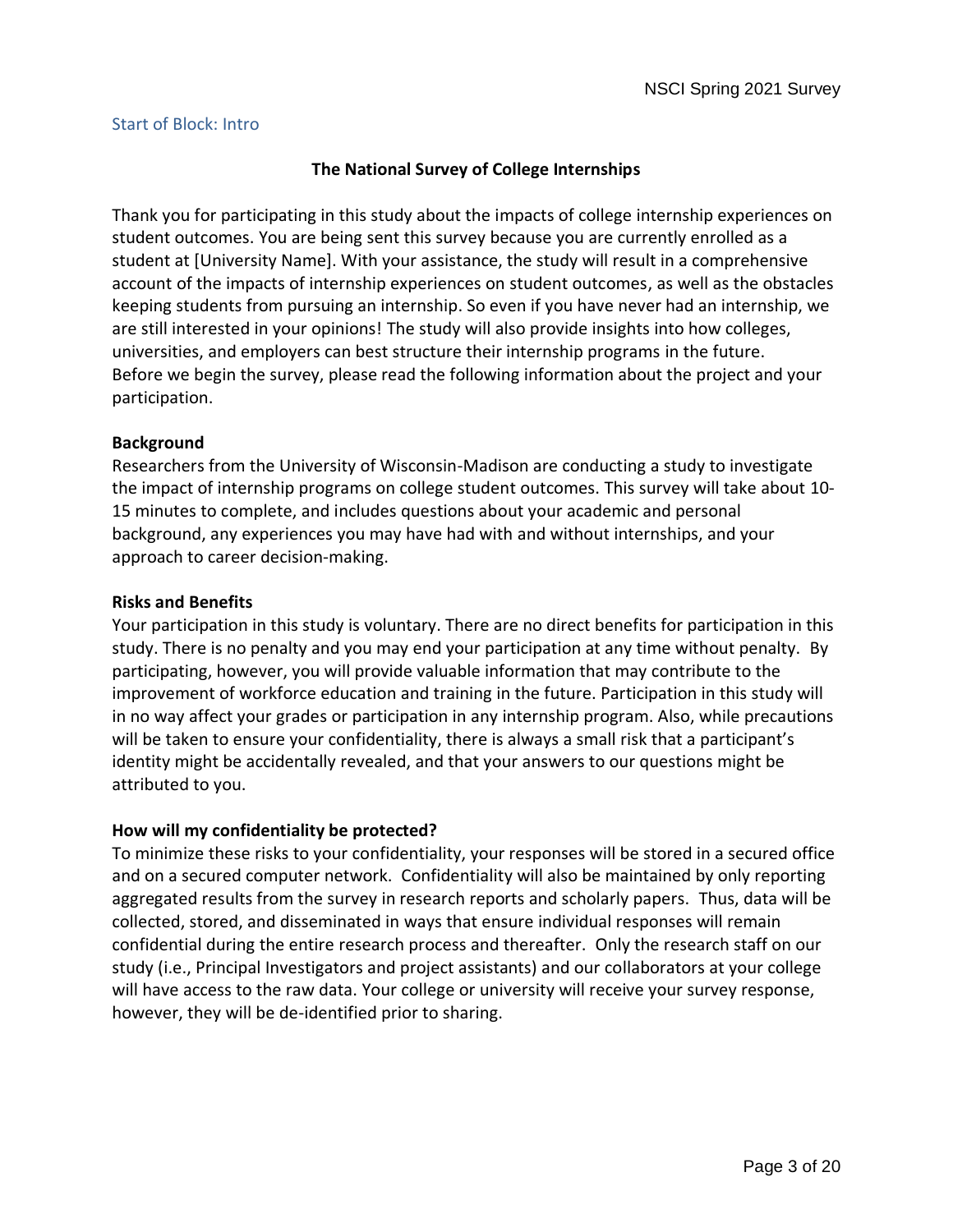#### **Will I be compensated?**

You may enter a raffle to win a \$50 Gift Card after completing this survey.

**Whom should I contact if I have questions?** Please note that this study has been approved by the University of Wisconsin-Madison's Institutional Research Board (#2018-0075). If you have any questions about the survey, please feel free to contact Dr. Matthew Hora (matthew.hora@ wisc.edu; 608-265-0448). If you have any questions regarding your rights as a research participant, please contact the University of Wisconsin-Madison Education Research Institutional Review Board (or IRB) office at 608-263-2320.

#### **CONSENT**

If you do give your consent, click on the "Yes" button. If you do not consent to Participate in this survey as described above, click on the "No" button below.

- o Yes, I consent to participate
- o No, I do not consent to participate

SKIP to the End of Survey if "No, I do not consent to participate" is selected

Page Break **End of Block: Intro**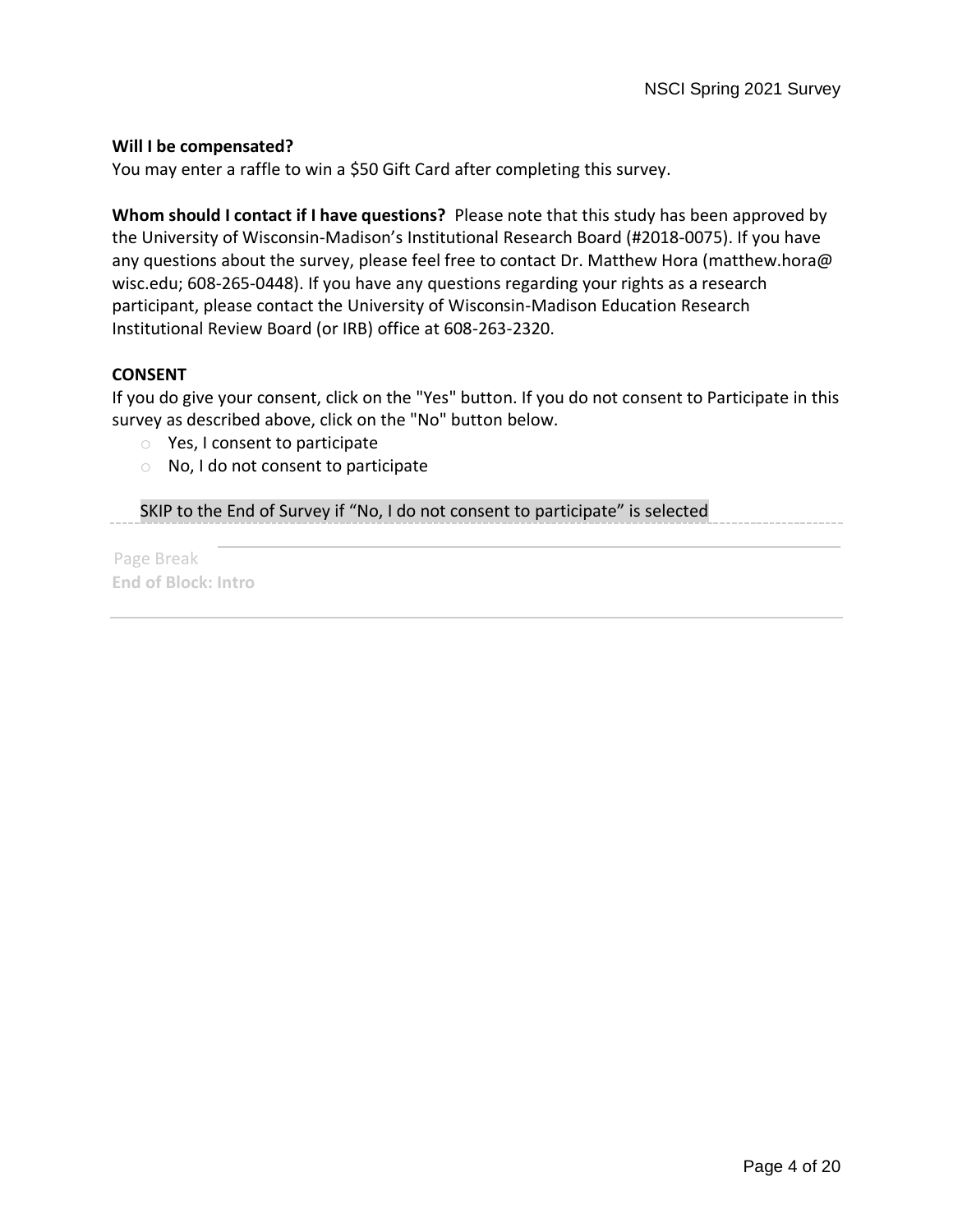#### <span id="page-4-0"></span>Part 1 Academic questions (Required for all)

Q1 As of today, are you enrolled college full-time or part-time?

- o Full time, at least 12 credits
- o Part-time, less than 12 credits
- o No, I'm not attending college

SKIP to the End of Survey if "No, I'm not attending college" is selected

Q2 Currently, what type of program are you in?

- o Technical or vocational certificate or diploma, less than 2-year degree
- o Associate's degree, 2-year degree
- o GED program
- o Bachelor's degree
- o I am not in an academic program

Q3 What is your grade level?

- o Undergraduate freshman
- o Undergraduate sophomore
- o Undergraduate junior
- o Undergraduate senior
- o Technical or vocational college first year
- o Technical or vocational college second year
- o Associate's degree first year
- o Associate's degree second year
- o Other, please specify: [text entry box]

Q4 What is your major or the discipline of your academic program?

▼ Arts & Humanities ... Others (the drop-down list includes 10 majors using [NSSE major](https://nsse.indiana.edu/nsse/reports-data/sample-report/major_field_categories.html)  [classification\)](https://nsse.indiana.edu/nsse/reports-data/sample-report/major_field_categories.html)

Q5 Slide the circle right until you reach the number that answers the following question: Thinking about the past 2019-2020 academic year, which of the following best describes your grade point average (GPA) average?  $(A+/A = 4.0, A = 3.7, B += 3.3, B = 3.0, B = 2.7, C += 2.3, C =$ 2.0,  $C = 1.7$ ,  $D + 1.3$ ,  $D = 1.0$ 

| <b>GPA</b>                                                        |  |
|-------------------------------------------------------------------|--|
|                                                                   |  |
|                                                                   |  |
| <b>End of Block: Part 1 Academic questions (REQUIRED FOR ALL)</b> |  |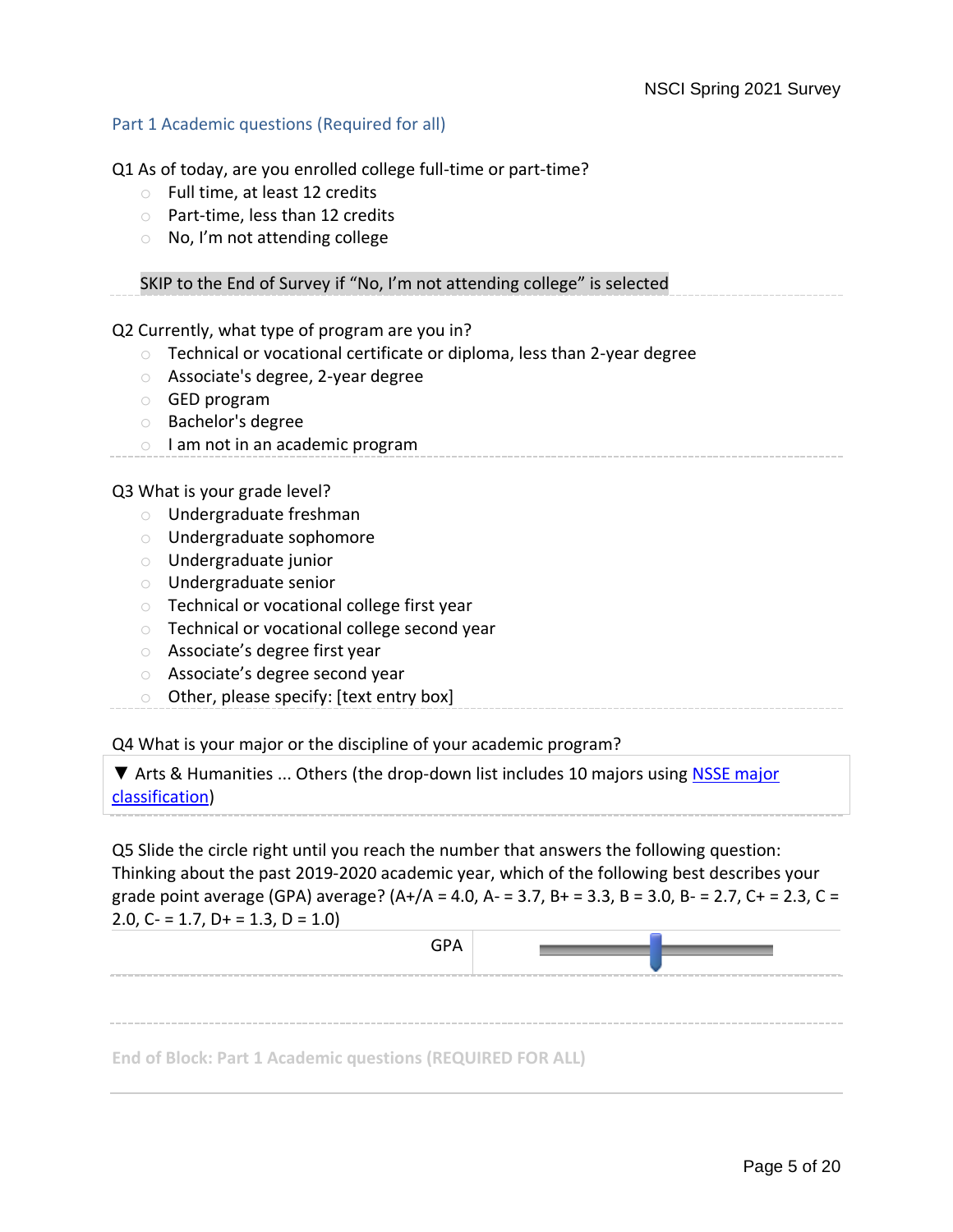## <span id="page-5-0"></span>Part 2 Internship Participation (Screening questions for survey workflow)

The next sets of questions are about internships. For the purposes of this study, please use the following definition of an internship when answering these questions.

*An internship is a position held within an established company or organization while also completing a college degree, certificate, or diploma program. It involves working in a position clearly designated as an "internship" by the host organization, and performing tasks similar in nature and skill-level to tasks done by entry-level employees in the organization.*

Q6 In the past 12 months, have you participated in an internship?

- o Yes
- o No

Q7 In the past 12 months, have you participated in any of the following non-internship experiences?

|                                                | Yes        | No     |
|------------------------------------------------|------------|--------|
| Apprenticeship                                 | $\bigcirc$ | ∩      |
| Co-op Program                                  | $\circ$    | $\cap$ |
| Practicum                                      | ∩          | ∩      |
| Project-based learning<br>activity in a course |            |        |
| Service Learning                               | $\bigcirc$ | ∩      |
| Undergraduate research<br>experience           |            |        |

If Q6 Yes selected, SKIP to the Part 3 Internship Experience Questions If Q6 No selected, SKIP to the Part 4 Internship Barrier Questions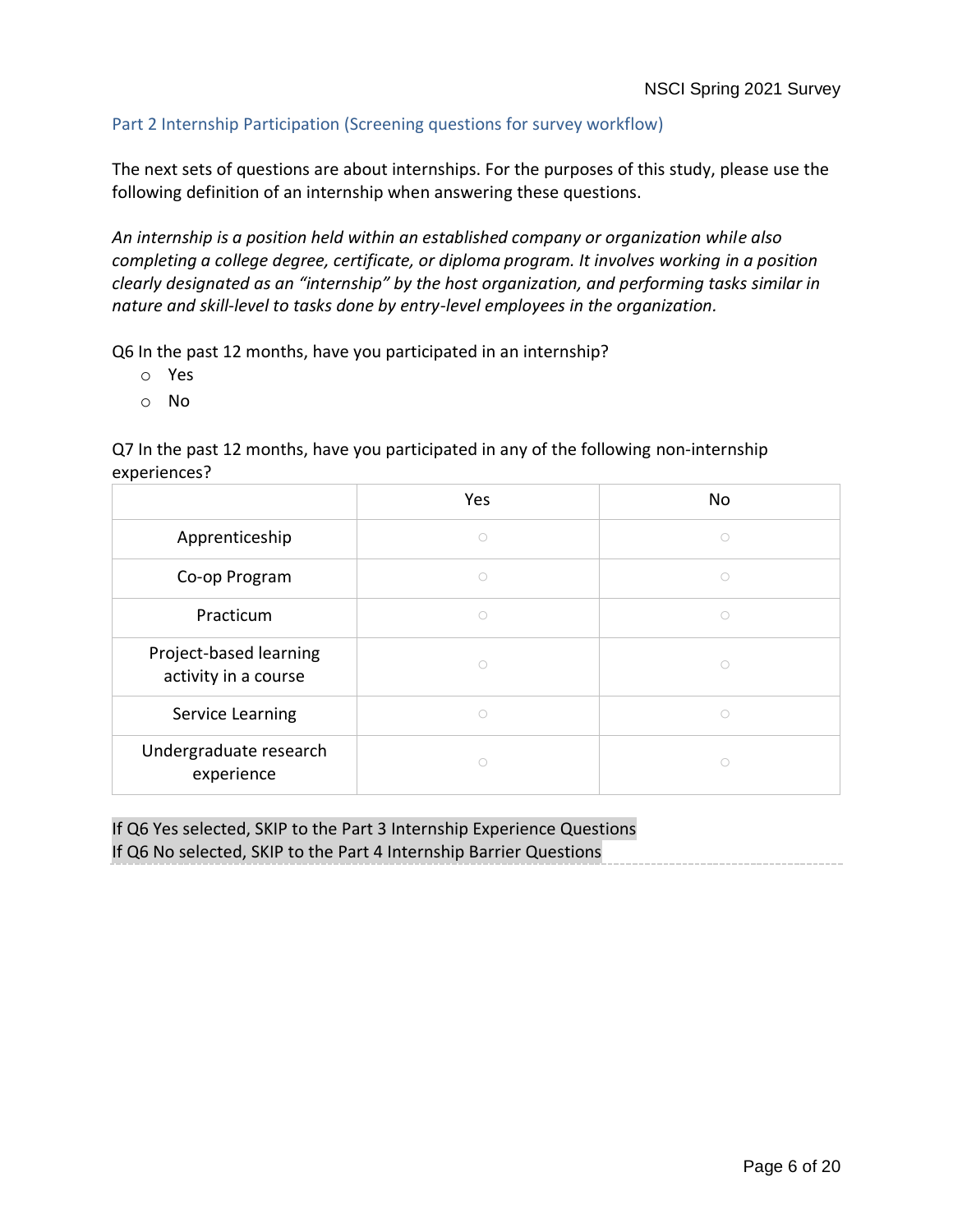## <span id="page-6-0"></span>Part 3 Internship Experience (Only for the Yes Internship Group)

You indicated that you have participated in an internship in the past 12 months. Please answer the following questions based on your most recent internship experience.

Q8 Was your most recent internship an in-person or online experience? An online internship means that you did not physically appear at the organization where you interned, and instead worked remotely using digital technologies (e.g., laptop).

- o In-person internship
- o Online internship
- $\circ$  Other, please specify:

Q9 Is an internship required to graduate from your academic program?

- o Yes
- o No
- o Not sure

Q10 Did you take this internship for credit or non-for-credit?

o For credit

\_\_\_\_\_\_\_\_\_\_\_\_\_\_

\_\_\_\_\_\_\_\_\_\_\_\_\_\_

o Not for credit

*Display This Question: If was your most recent internship an in-person or online internship? = Online internship*

Q11 To the best of your knowledge, who organized your online internship?

- o A third-party vendor (e.g., Parker Dewey, Symba, Virtual Internships.com, etc.), please specify:
- o My internship employer
- o Others, please specify: \_\_\_\_\_\_\_\_\_\_\_\_\_\_\_\_\_\_\_\_\_

*Display This Question: If was your most recent internship an in-person or online internship? = Inperson internship*

Q12 What is the zip code of the company or organization where you did your internship? Please also indicate if you took in-person internship out of the United States.

Q13 What was the zip code of your residence (e.g., apartment, dorm, house) while doing the internship? Please indicate if your residence wasout of the United States.

Page 7 of 20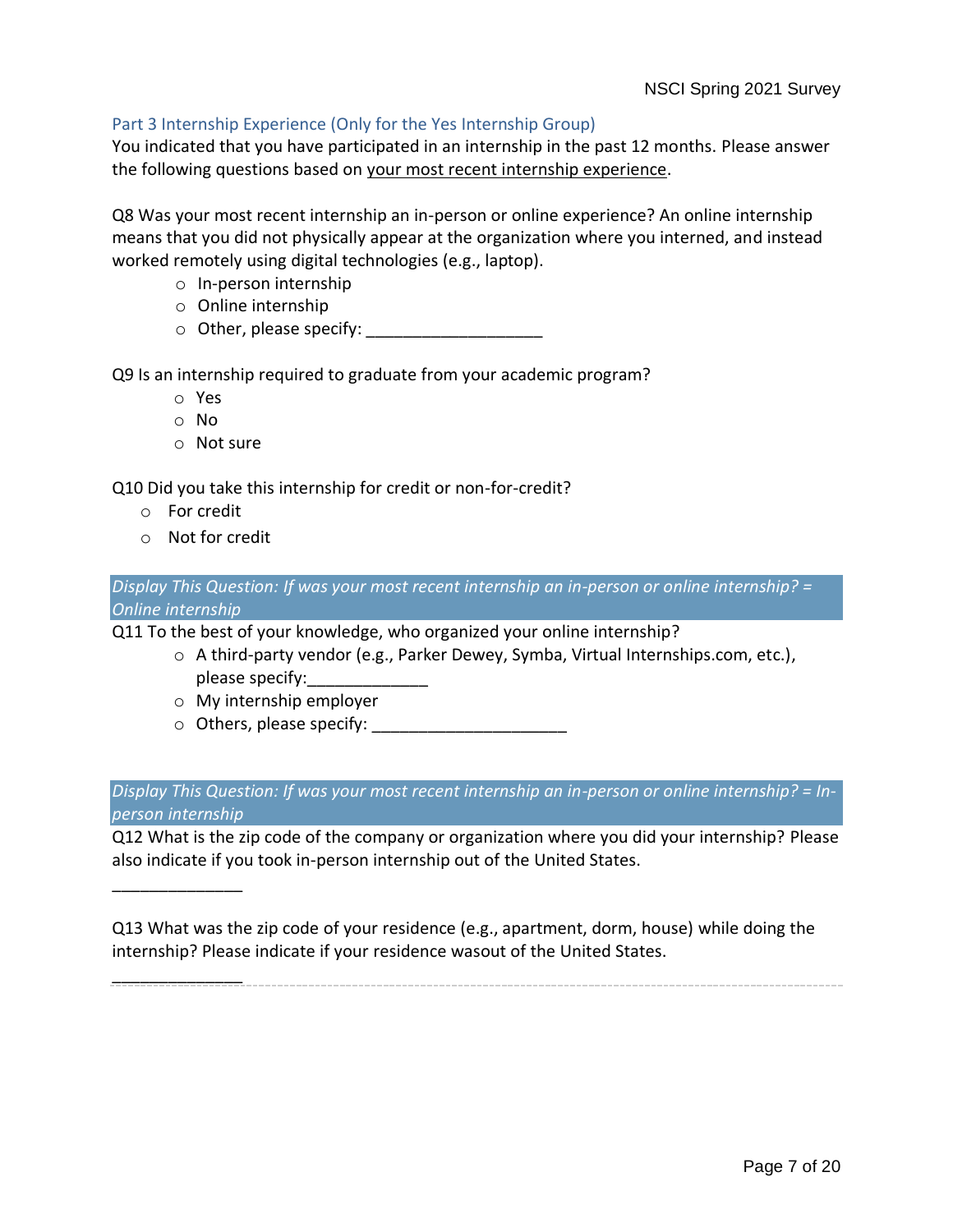Q14 At what type of organization was the internship?

- o Government agency
- o For-profit company
- o Non-profit organization

Q15 In what industry or field was theinternship in?

▼ Accommodation and Food Services ... Wholesale Trade (the drop-down list will include 20 industries)

## Q16 For how many weeks did you participate in the internship?

|                 |  | σU |
|-----------------|--|----|
| Number of weeks |  |    |

Q17 In a typical week, for how many hours did you work at the internship?

0 10 20 30 40 50 60 70 80 90 100

| Numbers of hours per week |  |
|---------------------------|--|
|---------------------------|--|

Q18 What was your main purpose for taking the internship?

- $\circ$  Exploring different career options because I am not yet sure about my chosen profession
- $\circ$  Gaining experience in a specific career that I plan on pursuing as my chosen profession
- o Others, please specify: [text entry box]

Q19 Was the internship paid or unpaid?

- o Paid
- o Unpaid

*Display This Question:If Was this internship paid or unpaid? = Paid*

Q20 Approximately, how much does/did your internship pay by the hour? Note: Please estimate your hourly compensation if you are/were not paid based on hourly wages.

 $\zeta$ 

Page Break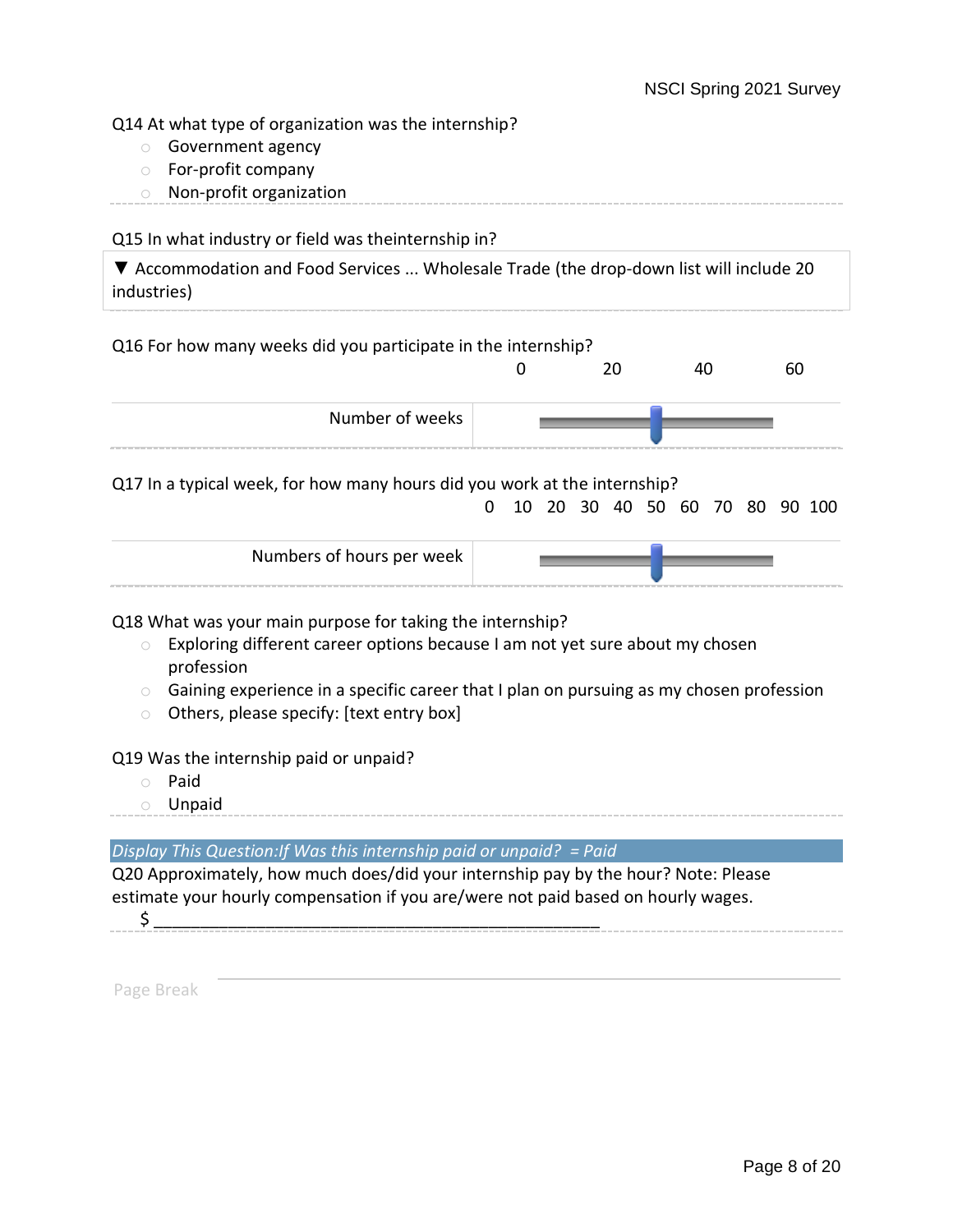The following questions aim to better understand your internship quality and equitable access. Please think of *your most recent internship experience* and answer the following questions.

Q21 Were you provided with a written document that outlined the learning goals and activities for your internship, either by your academic advisor or your internship host organization?

- o Yes
- o No

Q22 Which of the following best describes how you engaged in workplace tasks during your internship?

- o **Job shadowing:** You mostly shadowed your supervisor and observed them perform tasks
- o **Low-skill tasks w/supervision:** You mostly engaged in relatively low-skill tasks after being trained by your supervisor
- o **High-skill tasks w/supervision:** You mostly engaged in relatively high-skill tasks after being trained by your supervisor, who would then review and approve your work
- o **Autonomous work:** You mostly worked on your own project(s) independently with support from a supervisor only as needed

*Display: If was your most recent internship an in-person or online internship? = in-person internship*

Q23 How did you physically get to your internship?

- $\circ$  I used my own vehicle and/or took public transportation using my own money
- o I used my own vehicle and/or took public transportation using subsidies provided by my internship host organization
- $\circ$  Others, please specify:

*Display: If was your most recent internship an in-person or online internship? = online internship* Q24 Did you have sufficient information technology (e.g., internet bandwidth, laptop, etc.) to complete the online internship?

- o Yes
- o No

Q25 How did you initially learn about your internship opportunity?

- o Through informal networks (e.g., professors, families and friends, etc.)
- $\circ$  Through public advertisements and/or forums (e.g., job board, LinkedIn, company website, etc.)
- o Through my campus career services (e.g., website, job/internship fair, resource center, etc.)
- $\circ$  I was recruited by an employer for the position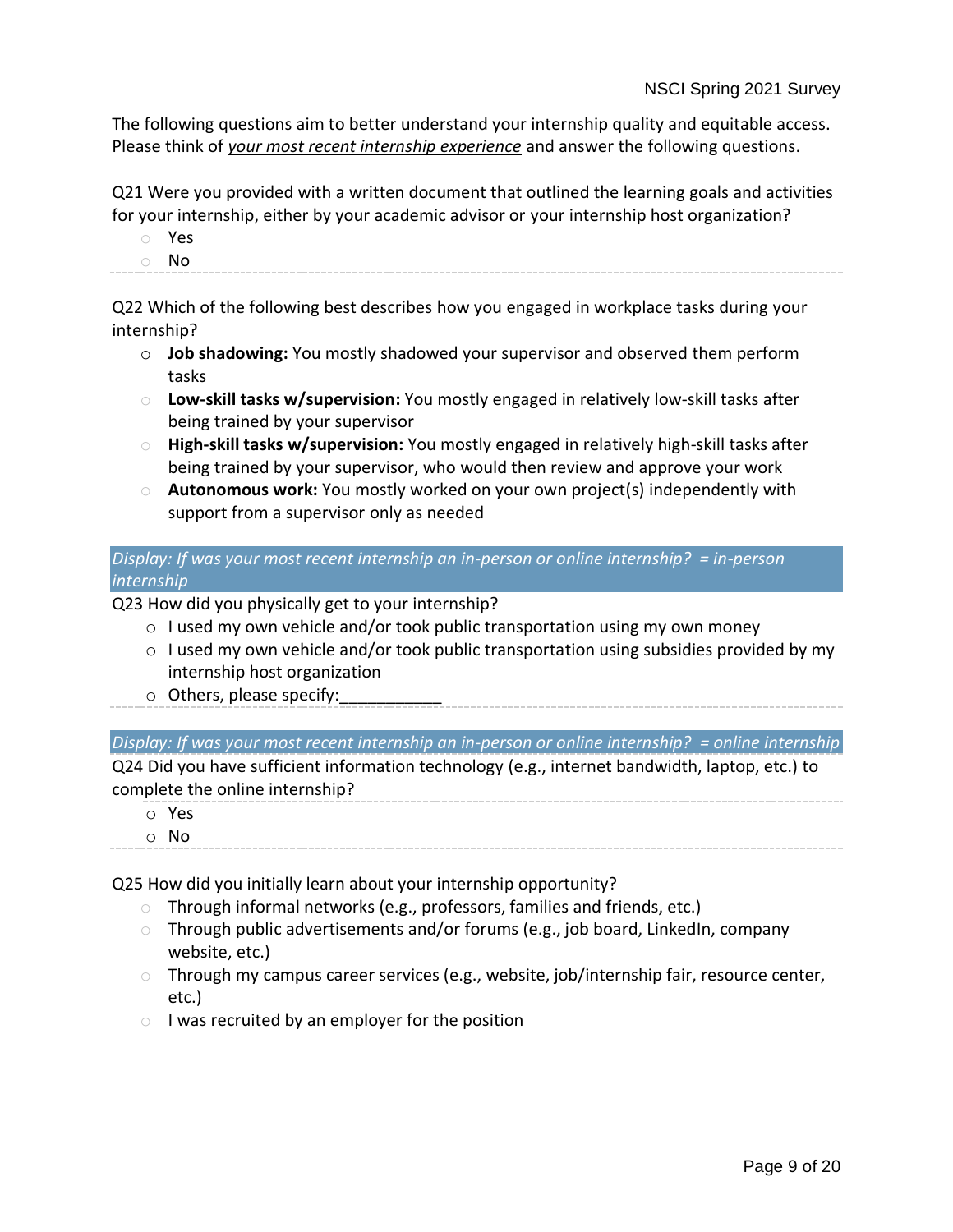Q26 In the internship posting or announcement for the position, was there an explicit statement about non-discriminatory hiring and/or workplace behaviors on the basis of race, gender, sexuality, disability status and/or other personal attributes?

- o Yes
- o No
- o Not sure

Q27 Did you ever feel discriminated against during your internship based on your race, gender, sexuality, disability status, and/or other personal attributes?

- o Yes , please describe the nature of the discrimination? [text entry box]
- o No

Page Break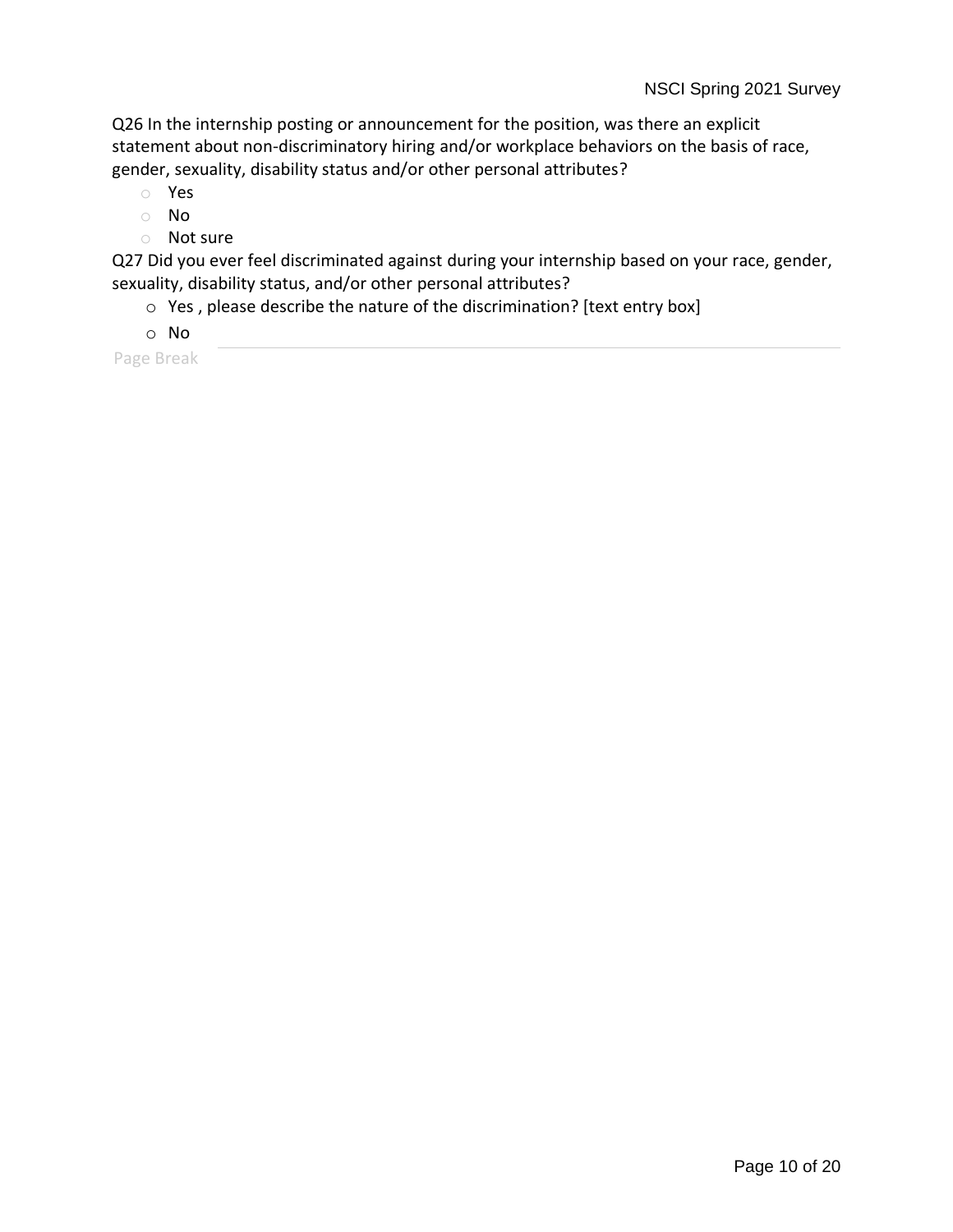Please think of *your most recent internship experience* and answer the following questions.

Q28 Please describe the primary tasks you performed for this internship.

| Q29 Please rate how clear you felt your internship supervisor stated the tasks to be completed |  |  |
|------------------------------------------------------------------------------------------------|--|--|
| during your internship.                                                                        |  |  |

\_\_\_\_\_\_\_\_\_\_\_\_\_\_\_\_\_\_\_\_\_\_\_\_\_\_\_\_\_\_\_\_\_\_\_\_\_\_\_\_\_\_\_\_\_\_\_\_\_\_\_\_\_\_\_\_\_\_\_\_\_\_\_\_\_\_\_\_\_\_\_\_\_\_\_\_\_\_ \_\_\_\_\_\_\_\_\_\_\_\_\_\_\_\_\_\_\_\_\_\_\_\_\_\_\_\_\_\_\_\_\_\_\_\_\_\_\_\_\_\_\_\_\_\_\_\_\_\_\_\_\_\_\_\_\_\_\_\_\_\_\_\_\_\_\_\_\_\_\_\_\_\_\_\_\_\_ \_\_\_\_\_\_\_\_\_\_\_\_\_\_\_\_\_\_\_\_\_\_\_\_\_\_\_\_\_\_\_\_\_\_\_\_\_\_\_\_\_\_\_\_\_\_\_\_\_\_\_\_\_\_\_\_\_\_\_\_\_\_\_\_\_\_\_\_\_\_\_\_\_\_\_\_\_\_

- o Not at all clear
- o A little clear
- o Somewhat clear
- o Very clear
- o Extremely clear

Q30 Please rate how clear you felt your internship supervisor stated the **goals** of your internship.

- o Not at all clear
- o A little clear
- o Somewhat clear
- o Very clear
- o Extremely clear

Q31 How related do you feel your internship was to your academic program?

- o Not at all related
- o A little related
- o Somewhat related
- o Very related
- o Extremely related

Q32 Please indicate how often you were in contact with the university employee responsible for overseeing your internship experience (e.g., a faculty member or academic advisor) during the internship.

- o Daily
- o Weekly
- o Twice a month
- o Monthly
- o Less than once per month
- o Never

Q33 Would you have preferred to have been in more regular contact with this person?

- o Yes, please specify why [open text entry box]
- o No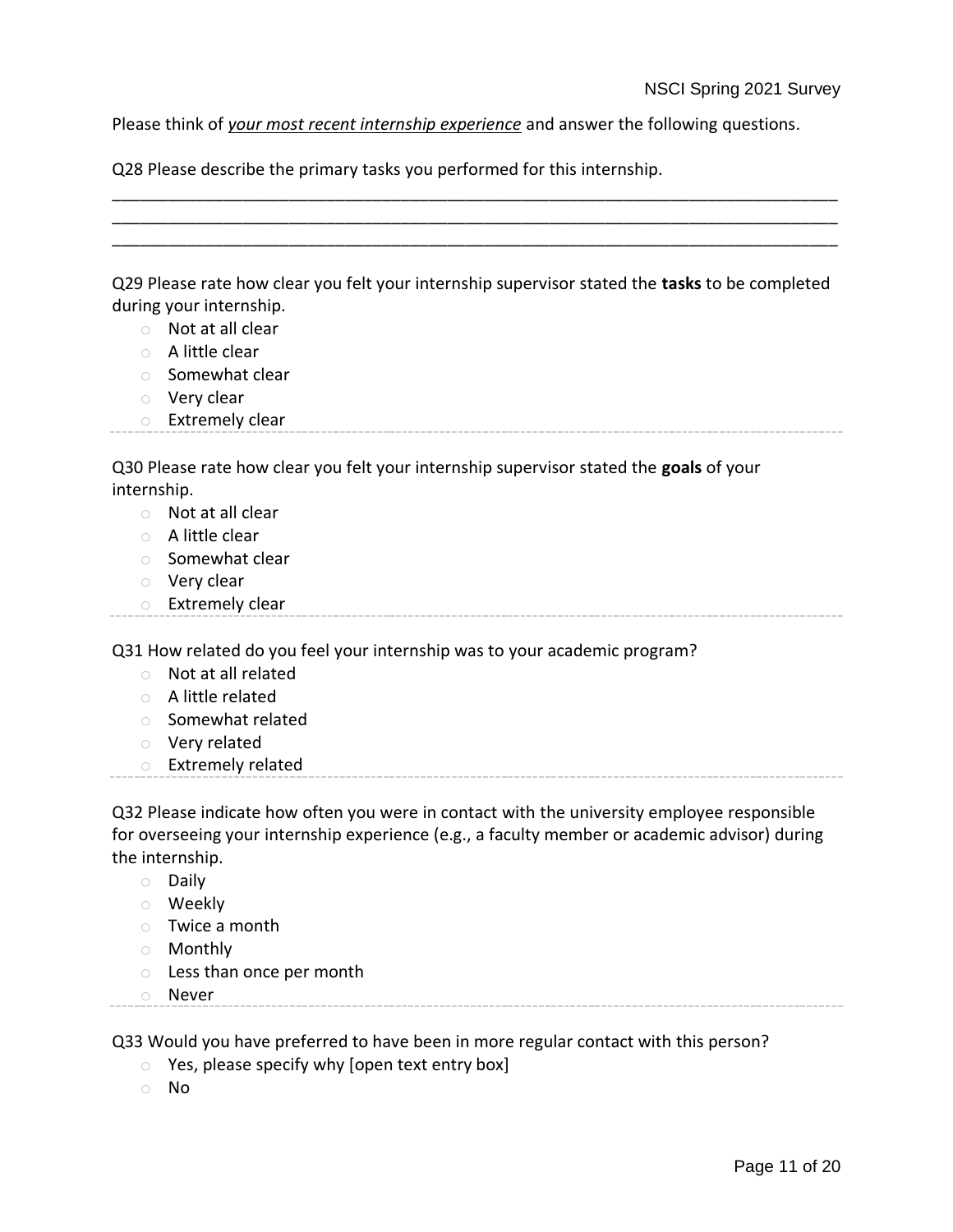# Q34 In this internship, how much did your internship supervisor...

|                                           | Not at<br>all | A<br>little | Some | Quite<br>a bit | A great<br>deal |  |
|-------------------------------------------|---------------|-------------|------|----------------|-----------------|--|
| care about your wellbeing?                |               |             |      |                |                 |  |
| care about your satisfaction at work?     | $\bigcap$     |             |      |                |                 |  |
| appreciate the amount of effort you made? |               |             |      |                |                 |  |

Q35 In this internship, how much...

| $\sim$                                                      | None       | A<br>little | Some       | Quite<br>a bit | A<br>great<br>deal |
|-------------------------------------------------------------|------------|-------------|------------|----------------|--------------------|
| respect did you feel you received?                          | $\bigcirc$ | $\circ$     | $\bigcirc$ | $\bigcirc$     |                    |
| flexibility did you have in how you completed<br>your work? | $\bigcirc$ | $\bigcirc$  | $\bigcirc$ | $\bigcirc$     |                    |
| freedom did you have to decide how to do<br>your work?      | $\bigcap$  | $\bigcirc$  | $\bigcap$  | $\bigcirc$     |                    |

Q36 In this internship, how often did your supervisor...

|                                                                                                     | <b>Never</b> | Rarely     | Some<br>times | Often      | Very<br>Often       |
|-----------------------------------------------------------------------------------------------------|--------------|------------|---------------|------------|---------------------|
| suggest specific strategies for achieving<br>career goals?                                          | $\circ$      | $\bigcirc$ | $\bigcirc$    | $\bigcirc$ | $\bigcirc$          |
| encourage you to try new ways of<br>performing in the job?                                          | $\bigcirc$   | $\bigcirc$ | $\bigcirc$    | $\bigcirc$ | $\circlearrowright$ |
| give you feedback regarding job<br>performance?                                                     | $\bigcirc$   | $\bigcirc$ | $\bigcirc$    | $\bigcirc$ | $\bigcirc$          |
| give you assignments that presented<br>opportunities to learn new skills?                           | $\bigcirc$   | $\bigcap$  | $\bigcirc$    | $\bigcirc$ | ∩                   |
| help you finish tasks or meet deadlines that<br>otherwise would have been difficult to<br>complete? | $\bigcirc$   | $\bigcap$  | $\bigcirc$    | $\bigcirc$ | ◯                   |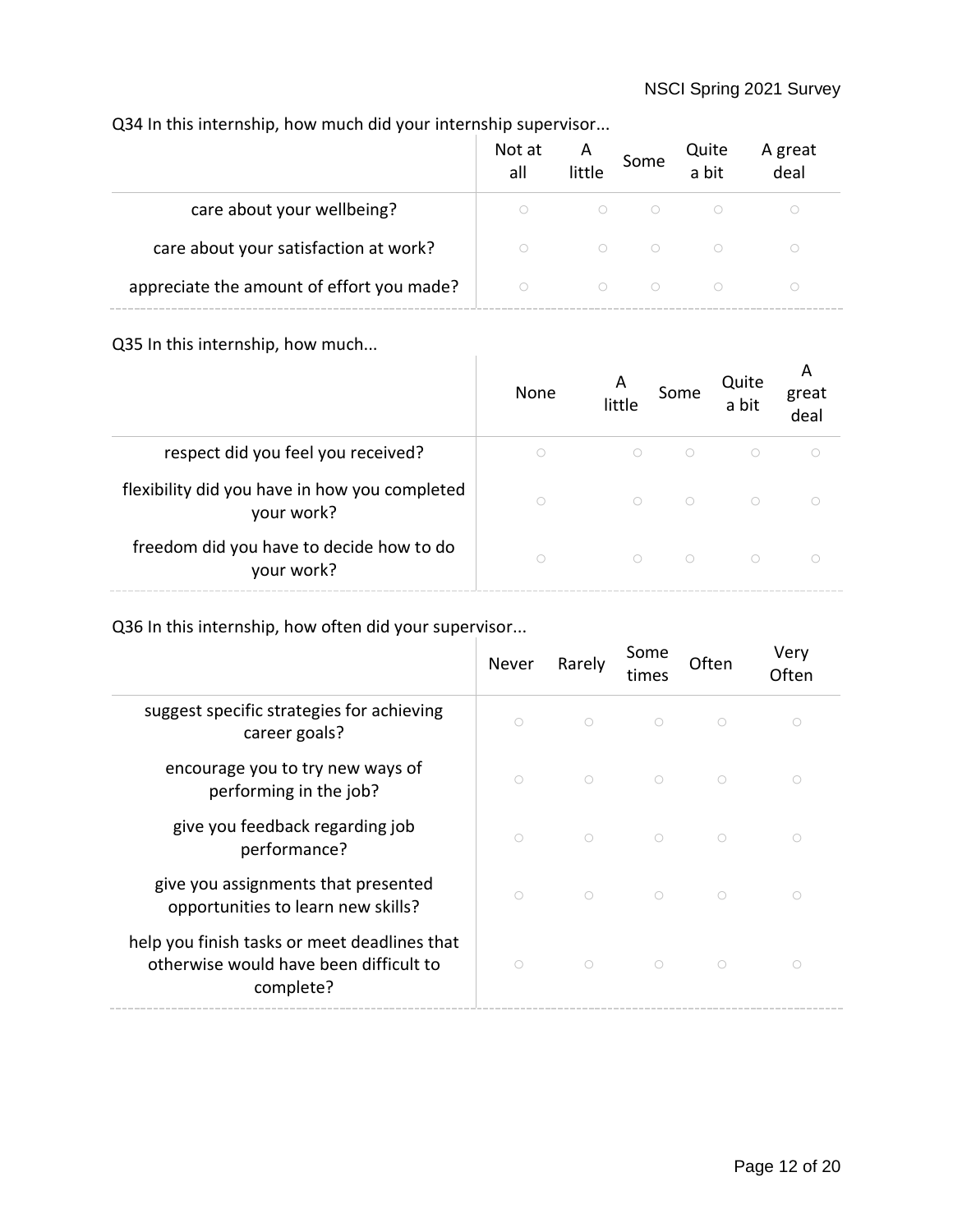Q37 How satisfied were you with your internship experience?

- o Not at all satisfied
- o A little satisfied
- o Somewhat satisfied
- o Very satisfied
- o Extremely satisfied

Q38 Do you think your internship experience expanded your professional network?

- o Yes, please specify how: [text entry box]
- o No, please specify why: [text entry box]

Page Break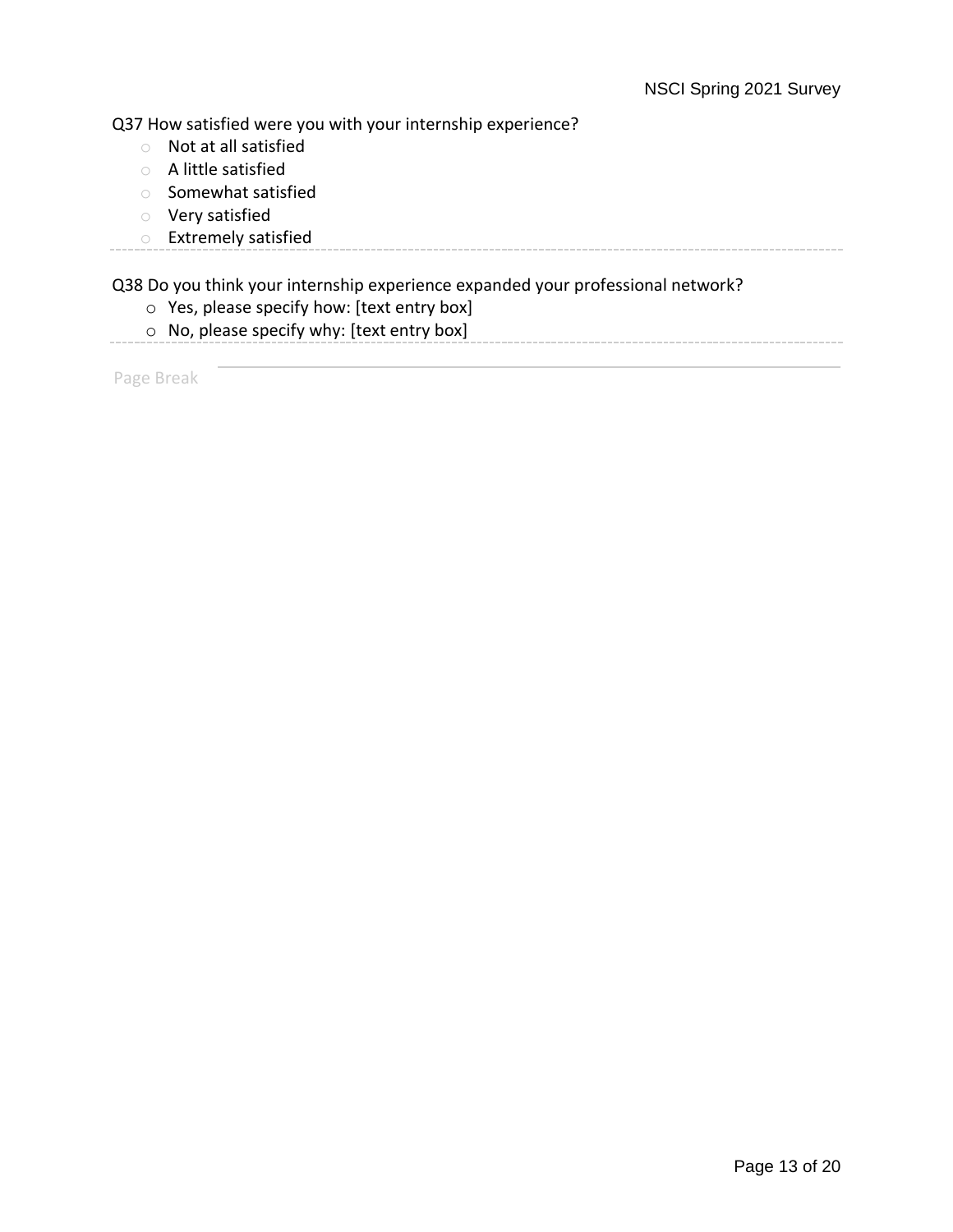Please think of *your most recent internship experience* and answer the following questions.

|                                                                                                                           | None       | A<br>little | Some       | Quite<br>a bit | A great<br>deal |
|---------------------------------------------------------------------------------------------------------------------------|------------|-------------|------------|----------------|-----------------|
| This internship helped me to better understand<br>the knowledge I learned in my academic program.                         | $\bigcirc$ | $\bigcirc$  | $\bigcirc$ | $\bigcirc$     |                 |
| This internship gave me opportunities to apply<br>what I have learned in my academic program to<br>real-world situations. | $\bigcirc$ | $\bigcirc$  | $\bigcirc$ | $\bigcirc$     |                 |
| This internship helped me identify my academic<br>knowledge gaps.                                                         | $\bigcirc$ | $\bigcirc$  | $\bigcirc$ | $\circ$        |                 |
| This internship helped me identify what I should<br>focus on studying in my academic program.                             | $\bigcirc$ | $\bigcirc$  | $\bigcirc$ | $\bigcirc$     |                 |
| This internship motivated me to look for more<br>hands-on learning opportunities that enhance my<br>academic learning.    | $\bigcirc$ | $\bigcirc$  | $\bigcirc$ | $\bigcirc$     |                 |

Q39 Please rate the following aspects of your internship value using the scale below.

Q40 Please rate the following aspects of your internship value using the scale below.

|                                                                                                                                                      | None       | А<br>little         | Some       | Quite<br>a bit | A great<br>deal |
|------------------------------------------------------------------------------------------------------------------------------------------------------|------------|---------------------|------------|----------------|-----------------|
| This internship helped me clarify my career goals.                                                                                                   | $\bigcirc$ | $\bigcirc$          | $\bigcirc$ | $\bigcirc$     | ∩               |
| This internship provided me with important skills<br>relevant to my career goals.                                                                    | $\bigcirc$ | $\bigcirc$          | $\bigcirc$ | $\bigcirc$     | ∩               |
| This internship gave me opportunities to learn new<br>career-related skills.                                                                         | $\bigcirc$ | $\bigcirc$          | $\bigcirc$ | $\bigcap$      |                 |
| This internship helped me to identify specific<br>organizations where I can apply for jobs in the<br>future, perhaps including your internship site. | $\bigcirc$ | $\bigcirc$          | $\bigcirc$ | $\bigcirc$     |                 |
| This internship helped me to become more<br>confident in my ability to pursue future career<br>opportunities.                                        | $\bigcirc$ | $\circlearrowright$ | $\bigcirc$ | $\circ$        |                 |
| Page Break                                                                                                                                           |            |                     |            |                |                 |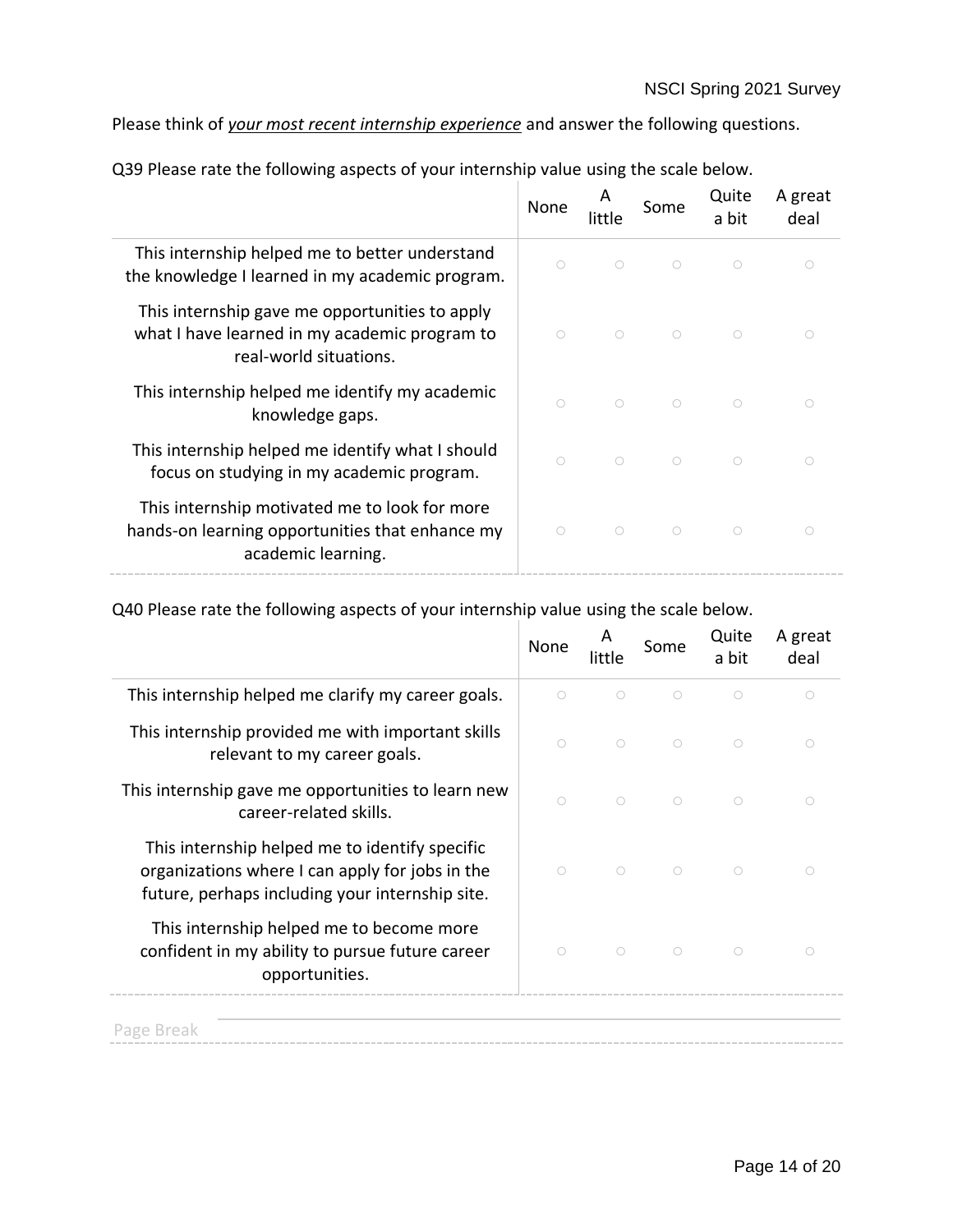Q41 Please indicate how often your internship provided opportunities for developing the following skills.

|                 | Never      | Rarely     | Sometimes | Often      | Very often |
|-----------------|------------|------------|-----------|------------|------------|
| Communication   | $\bigcirc$ | $\circ$    | O         | ∩          |            |
| Teamwork        | $\bigcap$  | $\bigcirc$ | ∩         | $\bigcap$  |            |
| Problem solving | $\bigcirc$ | $\bigcirc$ | 0         | $\bigcirc$ |            |
| Leadership      | $\bigcap$  | $\bigcirc$ | $\cup$    |            |            |

Q42 If you could change anything about your internship experience, what would it be and why?

\_\_\_\_\_\_\_\_\_\_\_\_\_\_\_\_\_\_\_\_\_\_\_\_\_\_\_\_\_\_\_\_\_\_\_\_\_\_\_\_\_\_\_\_\_\_\_\_\_\_\_\_\_\_\_\_\_\_\_\_\_\_\_\_

\_\_\_\_\_\_\_\_\_\_\_\_\_\_\_\_\_\_\_\_\_\_\_\_\_\_\_\_\_\_\_\_\_\_\_\_\_\_\_\_\_\_\_\_\_\_\_\_\_\_\_\_\_\_\_\_\_\_\_\_\_\_\_\_

**End of Block: Part 3Internship Experience**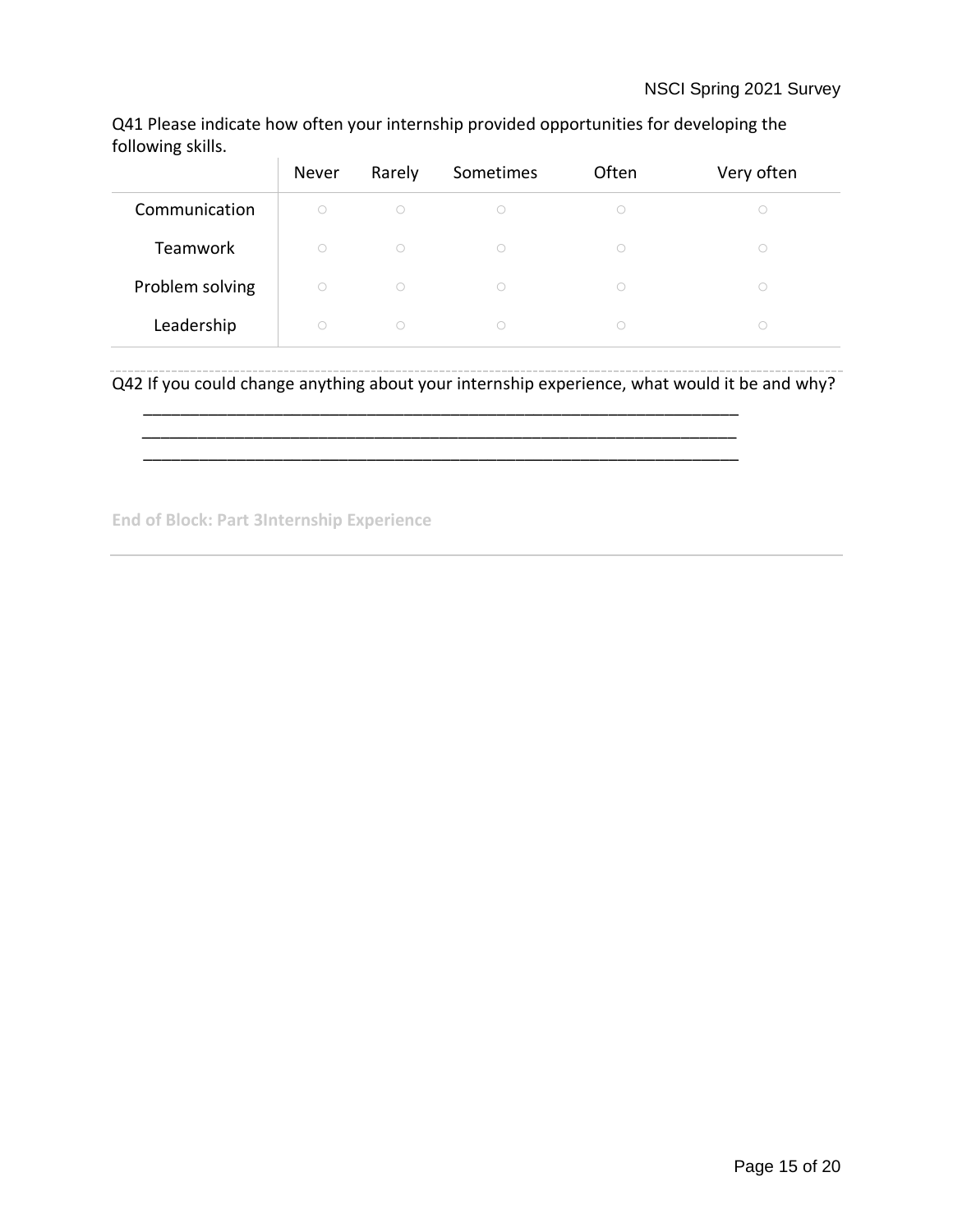## <span id="page-15-0"></span>Part 4 Internship Barriers (Only for the No Internship Group)

Q43 You indicated that you did not participate in an internship in the past 12 months. In the past 12 months, were you interested in participating in an internship?

- o Yes
- o No

*Skip To: Life and Employment section If internship participation interest = No*

*Display This Question: If Internship participation interest = Yes*

Q44 Select each item you consider as a reason for why you were unable to pursue an internship in the past 12 months, then drag and drop the items into the question box.

Within the Yes box, rank the reasons from most important to least important for **not** pursuing an internship.

| Yes                                               |
|---------------------------------------------------|
| Course load at school was too heavy               |
| Insufficient pay offered                          |
| Needed to work at current job                     |
| Lack of transportation                            |
| Lack of childcare                                 |
| Lack of internship opportunities in my field      |
| Internship cancelled due to Covid-19 pandemic     |
| Wasn't selected for internships that I applied to |
| Not sure how to find an internship                |

Q45 Please describe below if there are any other reasons not listed above.

\_\_\_\_\_\_\_\_\_\_\_\_\_\_\_\_\_\_\_\_\_\_\_\_\_\_\_\_\_\_\_\_\_\_\_\_\_\_\_\_\_\_\_\_\_\_\_\_\_\_\_\_\_\_\_\_\_\_\_\_\_\_\_\_ \_\_\_\_\_\_\_\_\_\_\_\_\_\_\_\_\_\_\_\_\_\_\_\_\_\_\_\_\_\_\_\_\_\_\_\_\_\_\_\_\_\_\_\_\_\_\_\_\_\_\_\_\_\_\_\_\_\_\_\_\_\_\_\_

**End of Block: Part 4 Internship Barriers**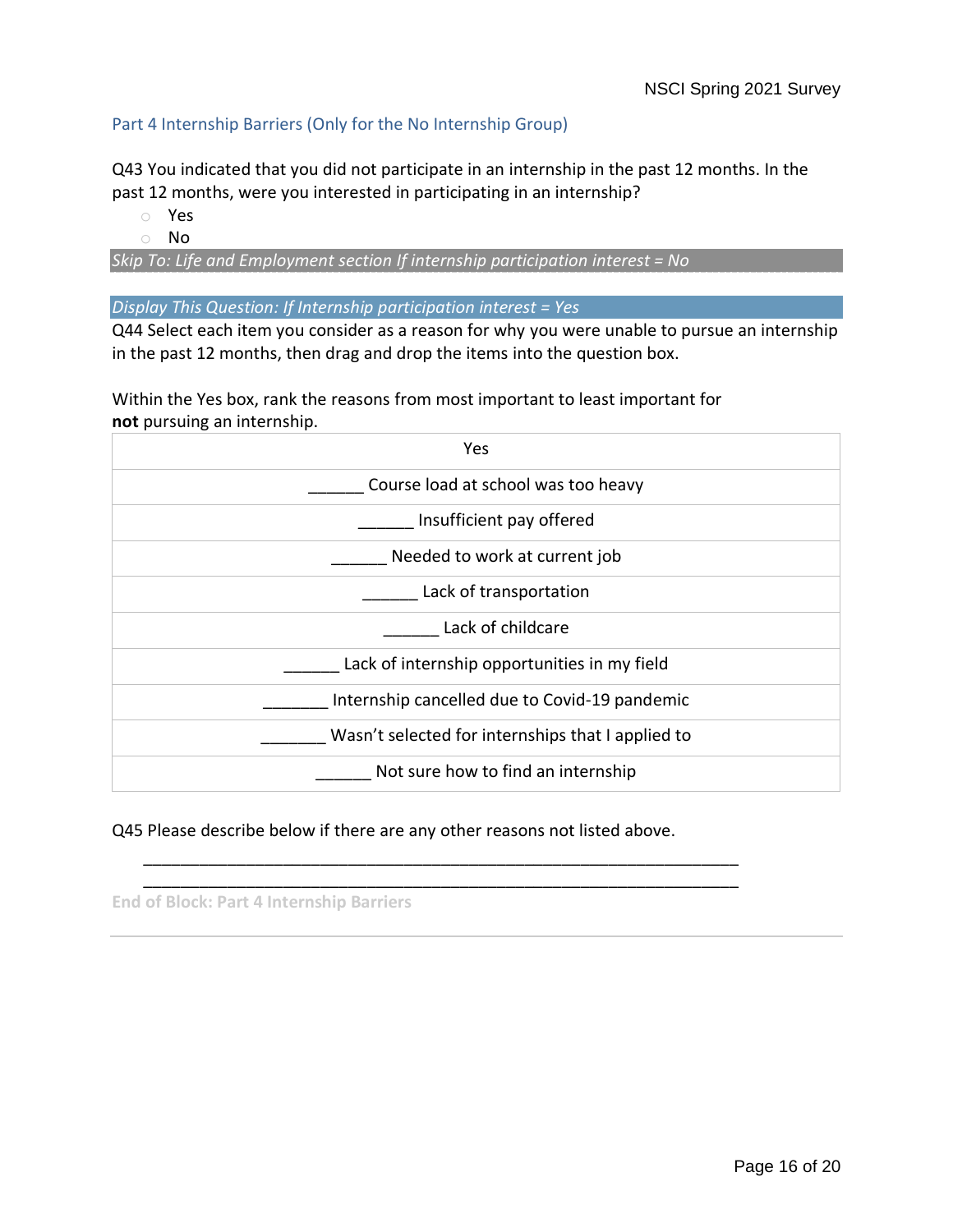## <span id="page-16-0"></span>Part 5 Life and Employment Situation (Required for all)

Q46 During the past 12 months, have you worked for pay at a job that is **NOT an internship**? Please consider all jobs you are financially compensated for including part-time, evening, or weekend work.

- o Yes
- o No

*Skip To: Parental income question, If Are you currently working for pay at a job ... = No*

Q47 During a typical week, how many paid job(s) are you working at?

| Number of paid non-internship jobs |  |  |
|------------------------------------|--|--|

Q48 During a typical week, how many hours do you approximately work at your paid noninternship job(s)?

|                | -- |  |  |
|----------------|----|--|--|
| Hours per week |    |  |  |

Q49 What is the range below encompasses the total annual income of the person(s) who raised you?

- $\circ$  \$0-\$19,999
- $\circ$  \$20,000-\$39.999
- $\circ$  \$40,000-\$59,999
- $\circ$  \$60,000-\$79,999
- o \$80,000-\$99,999
- $\circ$ \$100,000-\$119,999
- $\circ$ \$120,000-\$139,999
- $\circ$  \$140,000-\$159,999
- o \$160,000-\$179,999
- $\circ$  \$180,000-\$199,999
- $\circ$  \$200,000 and above
- o I don't know or not applicable

Q50 In thinking about your past and present experiences, which label best describes your perceived social class?

- o Lower Class
- o Working Class
- o Lower-Middle Class
- o Middle Class
- o Upper-Middle Class
- o Upper Class
- o I don't know or not applicable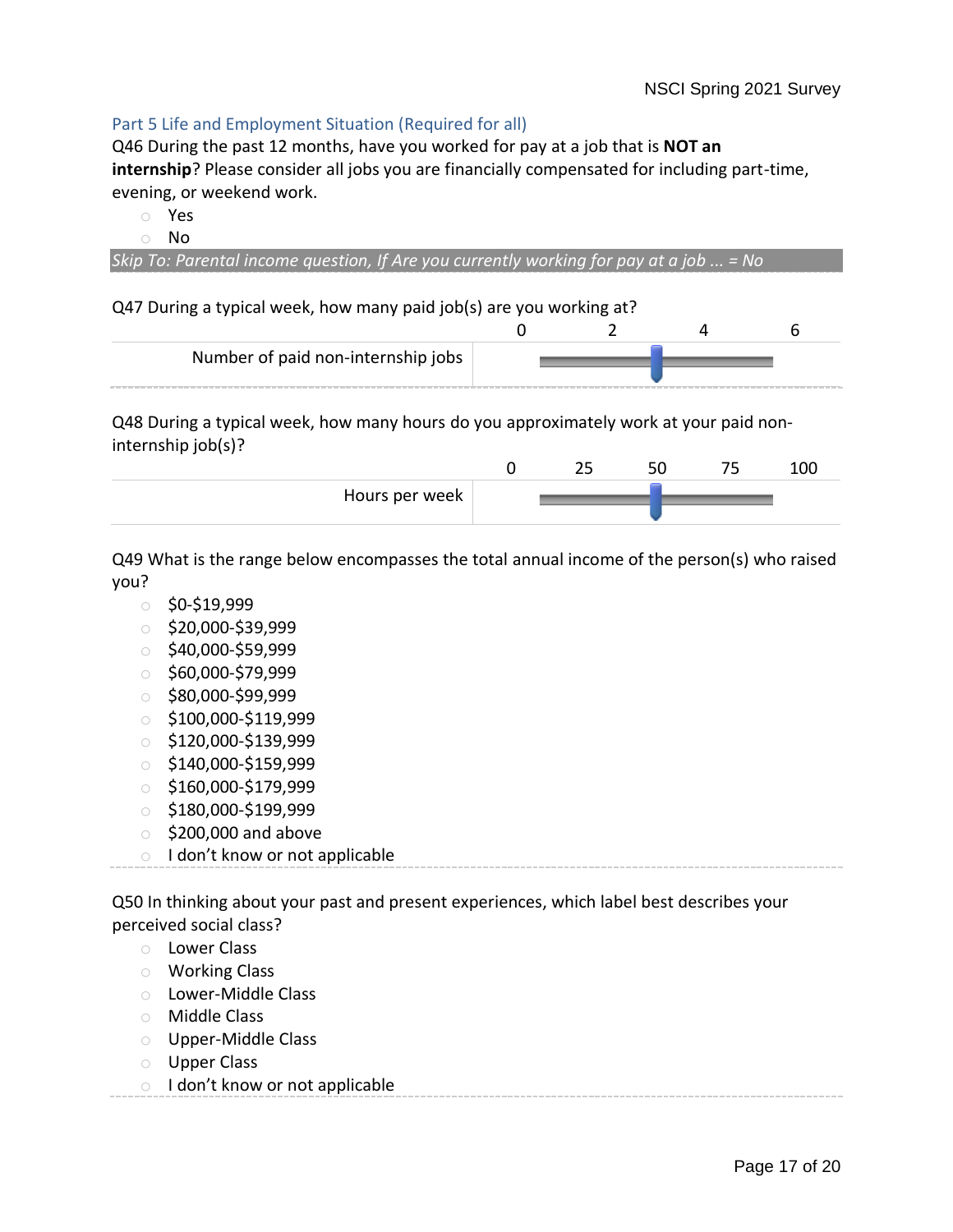Q51 In the past 30 days, did you...

|                                                                                                                            | Yes |  |
|----------------------------------------------------------------------------------------------------------------------------|-----|--|
| Receive free food or meals using Supplemental Nutrition Assistance<br>Program or SNAP, or from a food bank or food pantry? |     |  |
| Not pay or underpay your rent or mortgage?                                                                                 |     |  |
| Get evicted from your home?                                                                                                |     |  |
| Not pay the full amount of a gas, oil, or electricity bill?                                                                |     |  |

Q52 The COVID-19 pandemic is disrupting many features of higher education and labor market, and it may have impacted your career goals and plans in different ways. Please check all that apply. [potentially randomize responses]

- The pandemic has kept me from developing important professional skills
- Career opportunities have disappeared (e.g., jobs, internships)
- I have had limited opportunities to explore different career options
- Developing professional networks has been more difficult
- I have experienced increased feelings of stress, anxiety, and/or hopelessness
- There was no impact at all
- If not listed here, please specify how it has impacted you: [text entry box]

Q53 The recent civil unrest and activism around systemic racism may have also impacted your career goals and plans. Please check all that apply. [potentially randomize responses]

- The movement has kept me from developing important professional skills
- Career opportunities have disappeared (e.g., jobs, internships)
- I have had limited opportunities to explore different career options
- Developing professional networks has been more difficult
- I have experienced increased feelings of stress, anxiety, and/or hopelessness
- There was no impact at all
- If not listed here, please specify how it has impacted you: [text entry box]

Page Break

**End of Block: Part 3 Life and Employment Situation (REQUIRED FOR ALL)**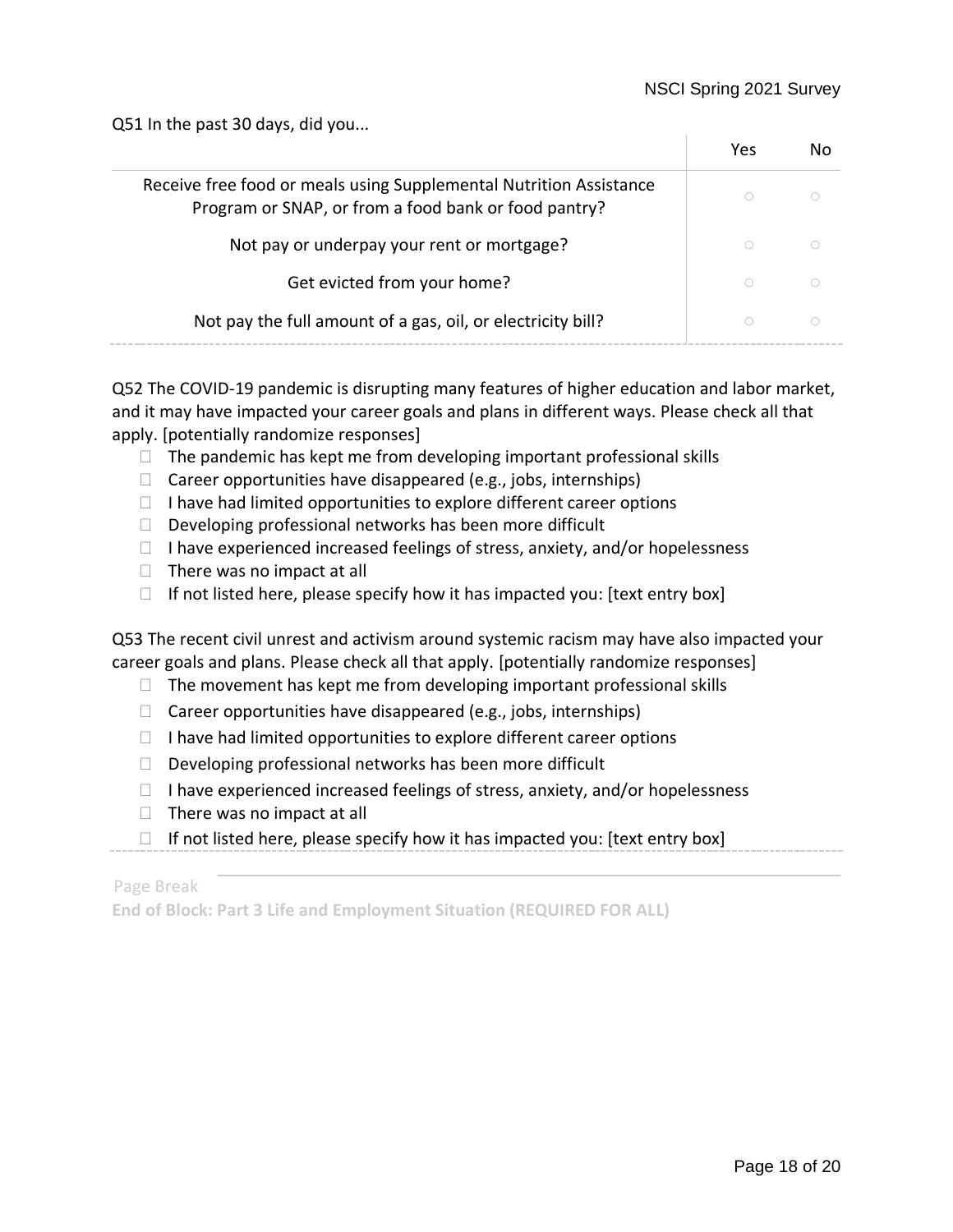#### <span id="page-18-0"></span>Part 6: Demographic Information (Required for all)

Q54 How do you describe your gender?

- o Woman
- o Man
- o Trans woman
- o Trans man
- o Non-binary/Genderqueer
- o Another gender identity (please describe):

Q55 With what race/ethnicity do you most closely identify?

o American Indian, Native American, First American, Alaska Native.

\_\_\_\_\_\_\_\_\_\_\_\_\_\_\_\_\_\_\_\_\_\_\_\_\_\_\_\_\_\_\_\_\_\_\_\_\_\_\_\_\_\_\_\_\_\_\_\_

- o Asian, Asian-American.
- o Black, African American.
- o Hispanic, Latin@, Latinx, or Chican@.
- o Native Hawaiian, Pacific Islander.
- o White, Caucasian American.
- o Two or more races/ethnicities
- $\circ$  Other (please describe):

Q56 Please enter the four-digit year of your birth (e.g., 1944, 1978)

Q57 A first-generation college student refers to someone who is the first in their family to attend a four-year college/university and attain a bachelor's degree.

\_\_\_\_\_\_\_\_\_\_\_\_\_\_\_\_\_\_\_\_\_\_\_\_\_\_\_\_\_\_\_\_\_\_\_\_\_\_\_\_\_\_\_\_\_\_\_\_\_\_\_\_\_\_\_\_\_\_\_\_\_\_\_\_

Do you consider yourself to be a first-generation college student?

- o Yes
- o No

Q58 Please enter the zip code of where you have been living the most in the past 12 months.

\_\_\_\_\_\_\_\_\_\_\_\_\_\_\_\_\_\_\_\_\_\_\_\_\_\_\_\_\_\_\_\_\_\_\_\_\_\_\_\_\_\_\_\_\_\_\_\_\_\_\_\_\_\_\_\_\_\_\_\_\_\_\_\_

#### **End of Block: Part 4: Demographic Information (REQUIRED FOR ALL)**

As part of this research, we will be doing interviews with students to learn more about some of the topics covered in this survey. We are interested in speaking with you whether or not you have taken an internship or plan to do so in the future. We'll be able to offer \$20 for your time.